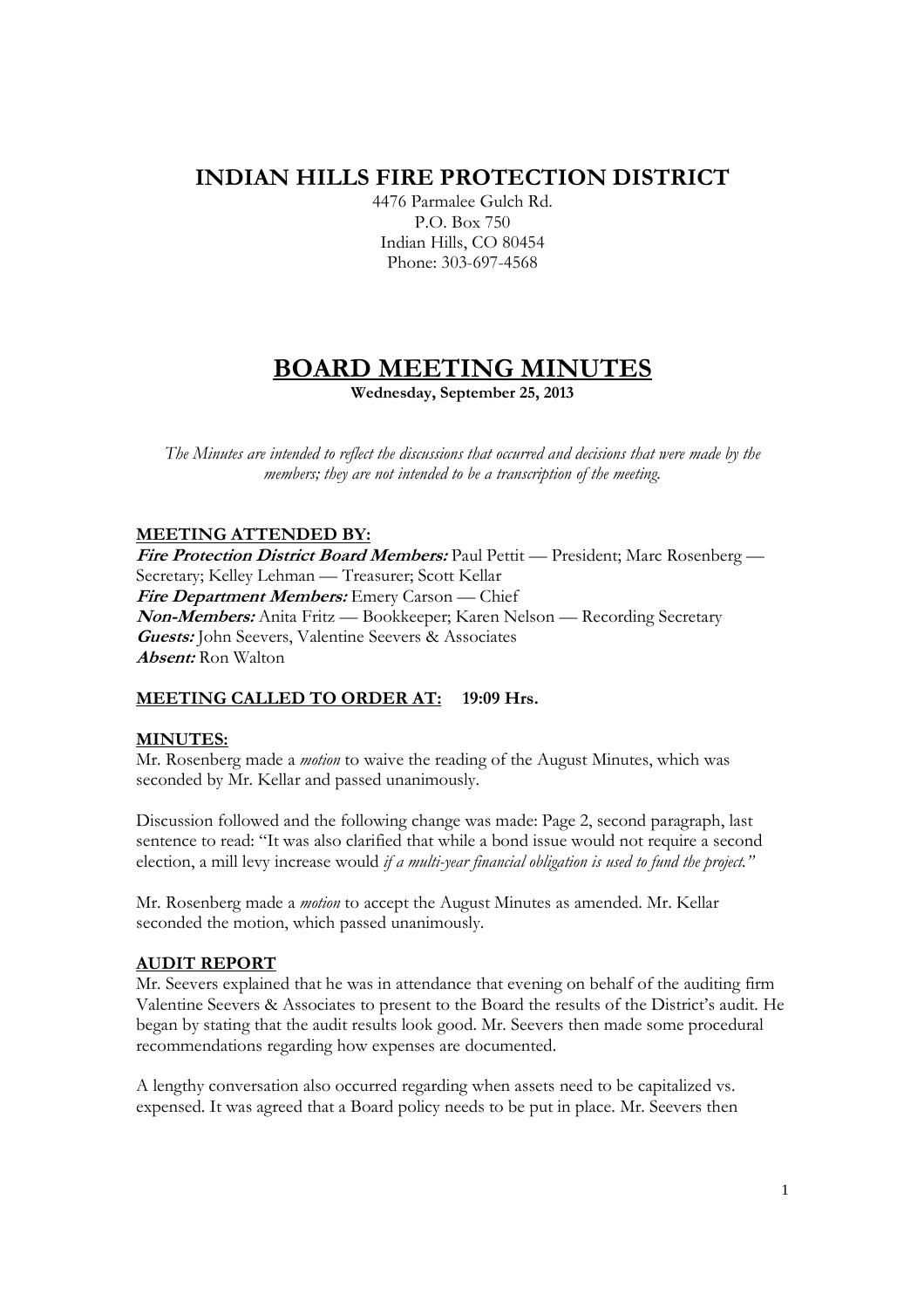advised that only Board members and employees should have District credit cards; not independent contractors.

Further discussion ensued regarding the need for a full audit moving forward if the station bond issue passes. Mr. Seevers noted that the 2011 audit exemption had some open balances that won't align with 2012 numbers. In conclusion, Mr. Seevers and Ms. Fritz agreed to meet to discuss some procedural recommendations for moving forward.

## **TREASURER'S REPORT:**

### **Financial Reports**

Discussion began with the cover page of the financial reports. It was noted that the Stryker stair chair and other items purchased through the EMTS grant will be reimbursed at 50%. On the heels of the conversation with the auditor regarding capitalized vs. expensed items, brief conversation occurred about various items on the Profit Loss Budget Performance spreadsheet and whether they should be capitalized or expensed. It was agreed that the recently purchased stair chair should be capitalized.

Discussion moved to Checks. Regarding checks #12133, 12134, 12144, 12146, and 12147 to various Department members, it was noted that payment for fighting the Black Forest and Lime Gulch fires had come to the Department in a lump sum rather than being broken out and sent directly to the individuals.

Ms. Fritz announced that she had two additional checks to write.

- #12157 to Karen Nelson for \$480.39 for reimbursement of printing and mailing *Smoke Signals*
- #12158 to Bob Fager for \$235.16 for EMS pants and supplies for Suzannah Epperson

Mr. Rosenberg made a *motion* to approve checks #12129-12158, plus automated payments, credit card expenses, and bank fees. Ms. Lehman seconded the motion, which passed unanimously.

# **Legal Bills**

Ms. Fritz expressed concern that the line items on the legal bills need to have better explanations. She gave the example of confusion with all the initials used to represent different people and explained that it was hard for her to understand how to allocate the costs. Further conversation ensued regarding the expenses incurred for short phone conversations and brief email correspondence and the resulting financial burden that places on the District.

Ms. Fritz said that she would contact Toussaint, Nemer & Coaty and ask for further explanation on certain line items in the current bill and would hold this month's check (#12155) until clarification is received.

### **2014 Budget**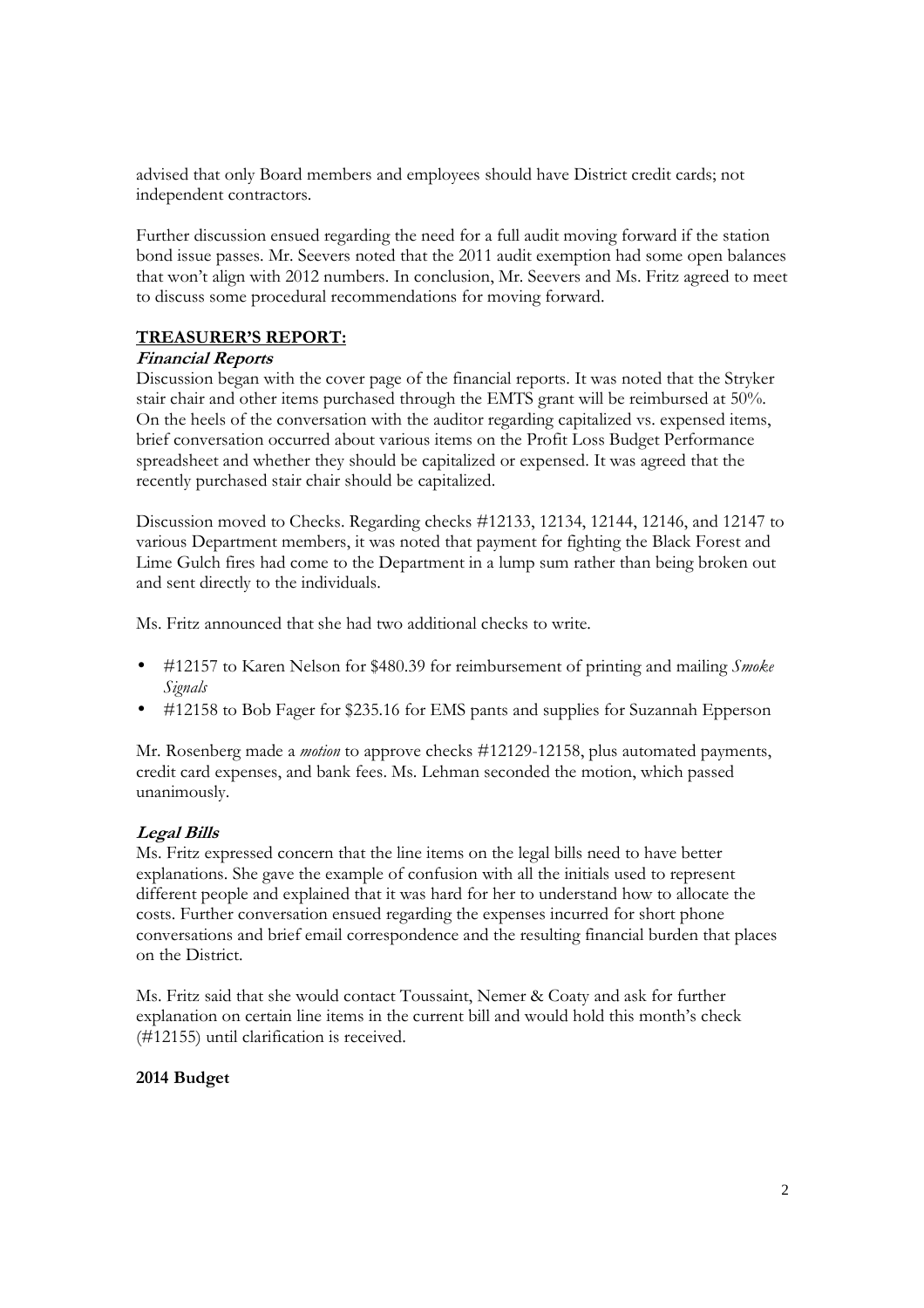Ms. Fritz presented Board members with a draft of the 2014 budget. She noted that it was over budget by a significant amount and would require discussion next month after Board members had a chance to review it.

#### **Allocation of Reserves in Budget**

Discussion occurred regarding funds that appear to be unallocated in the budget and how this might be addressed to potentially increase chances of getting future grants. Mr. Kellar asked what percent of total revenues is mandated for emergency reserves. Ms. Fritz informed the Board that 3% is required.

#### **DEPARTMENT/OFFICERS' REPORTS:**

**Fire Marshal — Randy Rudloff**  Not present. No report submitted.

#### **Chief — Emery Carson**

A report was distributed and various items were discussed. Mr. Carson began by stating that the radio equipment had been removed from apparatus 371 and sent to Rosenbauer for installation in the new tender. He announced that the tender may be available by year's end.

Mr. Carson shared that the Firewise packets were being distributed in most neighborhoods and at the Post Office with the slash collection dates. Some 30 residents have already signed up to participate in the community slash collection event, he added.

Mr. Carson then announced that the extrication spreaders had failed during training. The Department was using a loaner set until the damaged ones could be repaired. An estimate should be forthcoming, he said.

Mr. Carson concluded his report by summarizing the calls for the month to date, which total 13. He noted that there have been 153 calls so far this year.

#### **Assistant Chief — Marc Rosenberg**

Present; no report submitted. Mr. Rosenberg announced that the Department was using its own funds to purchase a thermal imager and donate it to the District.

**Fire Captain — Scott Case**  Not present; no report submitted.

**EMS Captain — Bob Fager**

Not present; no report submitted.

#### **OLD BUSINESS:**

#### **Fire Trucks Plus Lawsuit**

Discussion occurred regarding the fact that the District had received a default judgment in Colorado and the case now needs to be domesticated and collected on in California. The Board reviewed the profiles of five California attorneys provided by Mr. Coaty and discussed the pros and cons of each. The Board narrowed the list down to three and agreed to do short interviews with each before making a final decision. Mr. Pettit agreed to call Mr. Coaty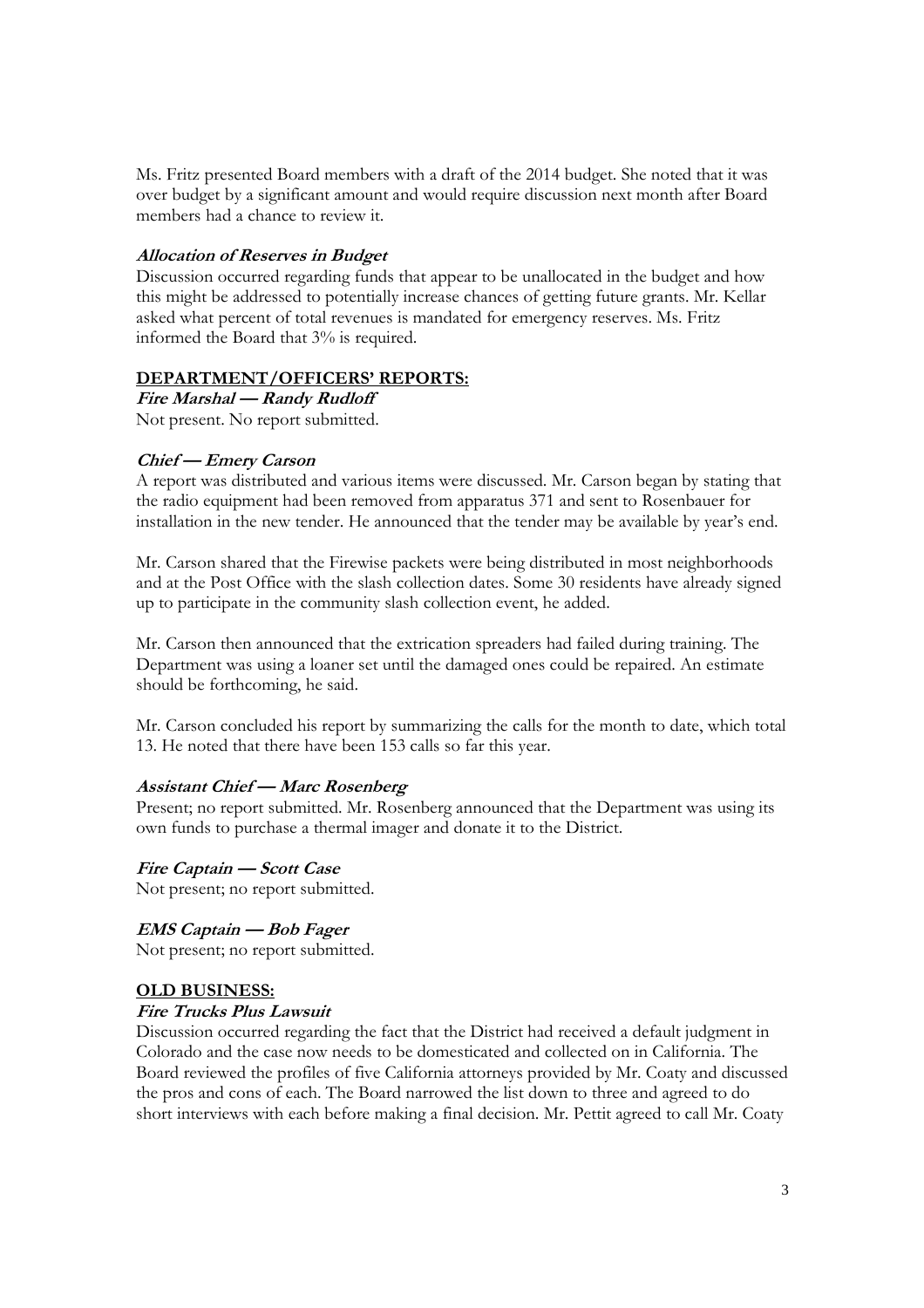and inform him of the Board's plan and get guidance before moving forward with the interviews.

### **Ballot Issue**

The Board discussed how the public meetings to discuss the station bond issue should be structured. It was agreed that a presentation would be prepared as well as handouts including a fact sheet, fiscal impact, site plan, conceptual drawing, and renovation pricing. All Board members concurred with the fact that the District will only borrow what is needed to accomplish the task at hand. A Board work session was scheduled for Monday, September 30 to finalize presentation plans.

### **Communications System**

Mr. Carson announced that the frequencies had been changed over. Both Mr. Rosenberg and Mr. Carson attested to the fact that there are still problems with the radio system in terms of talking to dispatch as well as talking to other Department members. A lengthy conversation ensued about specific problems, their potential causes, and possible solutions. It was agreed that Mr. Grazi needed to be contacted and that the radios need to be aligned and calibrated. Mr. Carson announced that if the District moves its dispatch to Evergreen, costs will be approximately \$6,200 per year. While County dispatch is currently free, that may change, Mr. Carson added.

## **AUDIT REPORT**

After reviewing the audit documents, Ms. Fritz said that she could not verify all numbers. She requested time to ask the auditor some questions before final signoff.

Mr. Rosenberg made a *motion* to accept the audit proposal pending Ms. Fritz's final review with the auditor. Mr. Kellar seconded the motion, which passed unanimously.

# **ADJOURNED AT: 21:59**

There being no more business to discuss, Mr. Rosenberg made a *motion* to adjourn the meeting, which was seconded by Mr. Kellar and passed unanimously.

*President:* 

*Secretary:* 

# **MOTIONS MADE AND PASSED:**

- To waive the reading of the August Minutes. *Motion made by Mr. Rosenberg; seconded by Mr. Kellar; unanimous.*
- To accept the August Minutes as amended. *Motion made by Mr. Rosenberg; seconded by Mr. Kellar; unanimous.*
- To approve checks #12129-12158, plus automated payments, credit card expenses, and bank fees *Motion made by Mr. Rosenberg; seconded by Ms. Lehman; unanimous.*